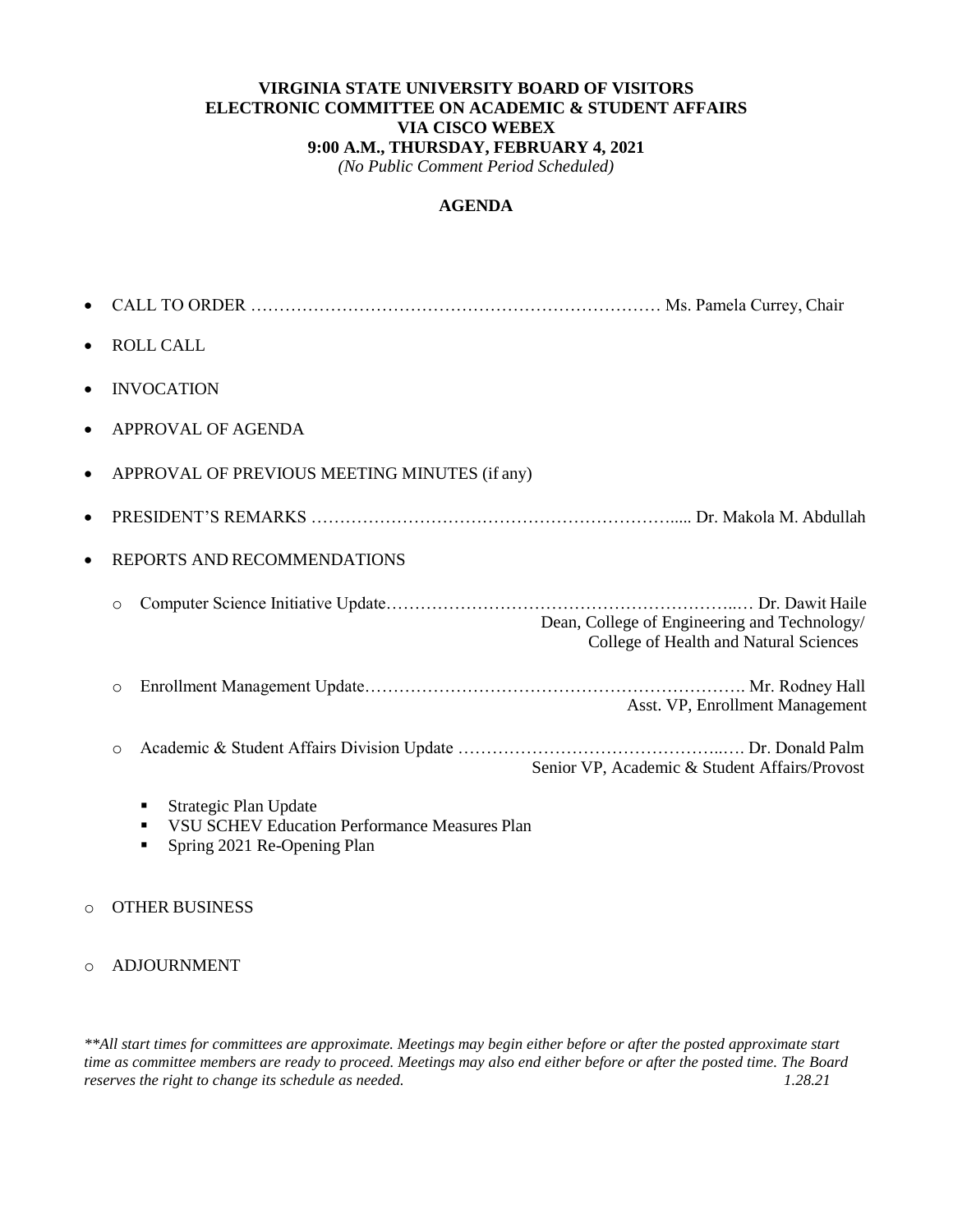### **VIRGINIA STATE UNIVERSITY BOARD OF VISITORS ELECTRONIC ACADEMIC & STUDENT AFFAIRS COMMITTEE MEETING MINUTES 9:00 AM; Thursday, February 4, 2021**

#### **CALL TO ORDER**

Ms. Pamela Currey, Chair, called the Electronic Academic and Student Affairs Committee meeting to order at approximately 9:15 a.m. The meeting was conducted via Cisco Web Ex Meeting.

### **ROLL CALL**

A quorum was present.

*Committee Members Present:*  Ms. Pamela Currey, Chair Dr. Christine Darden Mr. Charlie Hill Mr. William Murray Mr. Xavier Richardson *(absent)*  Mr. Wayne Turnage *(absent)*  Mr. Gregory Whirley Mr. Huron Winstead, Rector Dr. Ceslav Ciobanu, Faculty Representative to the Board Mr. Kameron Gray, Student Representative to the Board

#### *Administration Present:*

Dr. Makola M. Abdullah, President Dr. Donald Palm, Provost/Sr. Vice President for Academic and Student Affairs Mr. Rodney Hall, Associate Vice President, Enrollment Management Mrs. Regina Barnett-Tyler, Interim Associate Vice President, Student Success and Engagement Dr. Tia Minnis, Assoc. Vice Provost/Ex. Dir., Office of Institutional Planning and Effectiveness Dr. Robert Corley, Associate Vice Provost for Academic Affairs Mr. Kevin Davenport, Vice President for Finance & Administration/Chief Financial Officer Dr. Gwendolyn Dandridge, Director of Communications Dr. Annie C. Redd, Special Assistant to the President and Board Liaison

*Legal Counsel Present:*

Ms. Deborah Love, Office of the State Attorney General

*Other Attendees:*

Ms. Cynthia D. Baker, Student Success and Engagement

Ms. Danika Clemmons, Student Health Services

Ms. Yourdonus James, Conference Services

Mr. Travis Edmonds, Technology Services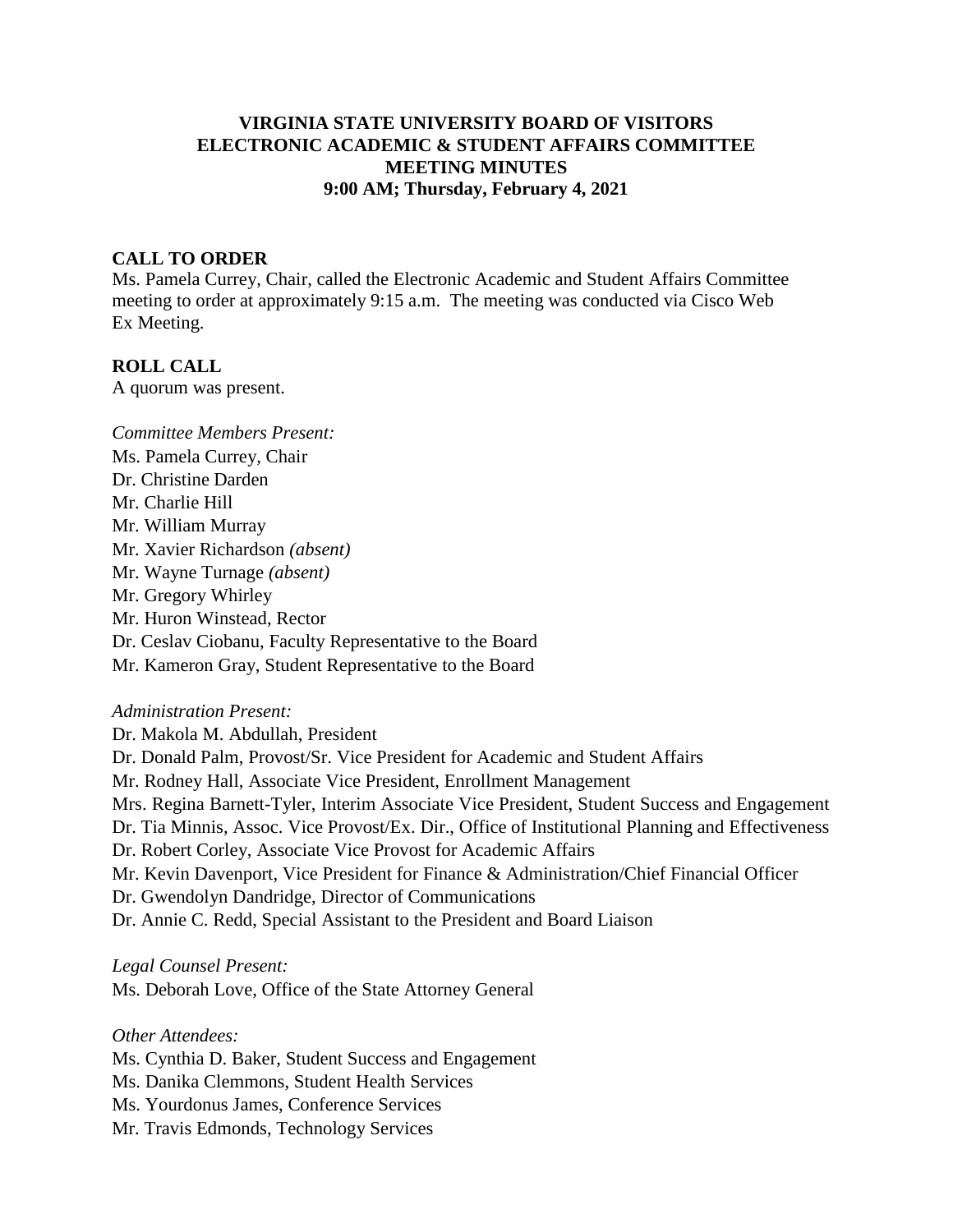### **APPROVAL OF AGENDA**

Chairperson Currey gave an overview of today's full agenda acknowledging that there were no new items to recommend approval to the full board.

# **APPROVAL OF PREVIOUS MEETING MINUTES**

The committee approved the minutes from the November 19, 2020 meeting by roll call vote.

## **PRESIDENT'S REMARKS**

President Abdullah welcomed the board members to the Academic and Student Affairs committee meeting and noted the lengthy agenda for today. The President acknowledged the student move in and testing processes and the start of classes on Monday, February 1, 2021 although there were a few hiccups not related to COVID. The President thanked the contributing departments.

## **REPORTS AND RECOMMENDATIONS**

Dr. Palm brought greetings to the Board and introduced Dr. Dawit Haile, Dean of the College of Engineering and Technology and Dr. Pamela Leigh-Mack, Chair of the College of Engineering and Technology. Dr. Haile presented updates on the initiatives with computer science and the proposal to enhance graduation numbers in Computer Engineering and Computer Science.

Dr. Haile shared the mission statement for the College of Engineering and Technology and cited there were 73 programs within four departments: Department of Engineering, Department of Computer Science, Department of Applied Engineering Technology, and Department of Mathematics and Economics. Dr. Haile highlighted data and accomplishments from the College such as

- Enrollment ratio, graduation ratio, and student to faculty ratio.
- ABET Accreditation
- Graduation trends and key attributes of advising/mentoring, research experiences and internships.
- Opportunities
- Accelerated graduate programs with Virginia Tech
- Summer Interns
- Job placement
- Key distinctions of VSU programs and The Equity Gap.

Dr. Leigh-Mack presented the highlights of the proposal: 1) Provide financial incentives, 2) Establishment of a strong bridge program, 3) Enhancement of program capacity, 4) Constitution of a support team.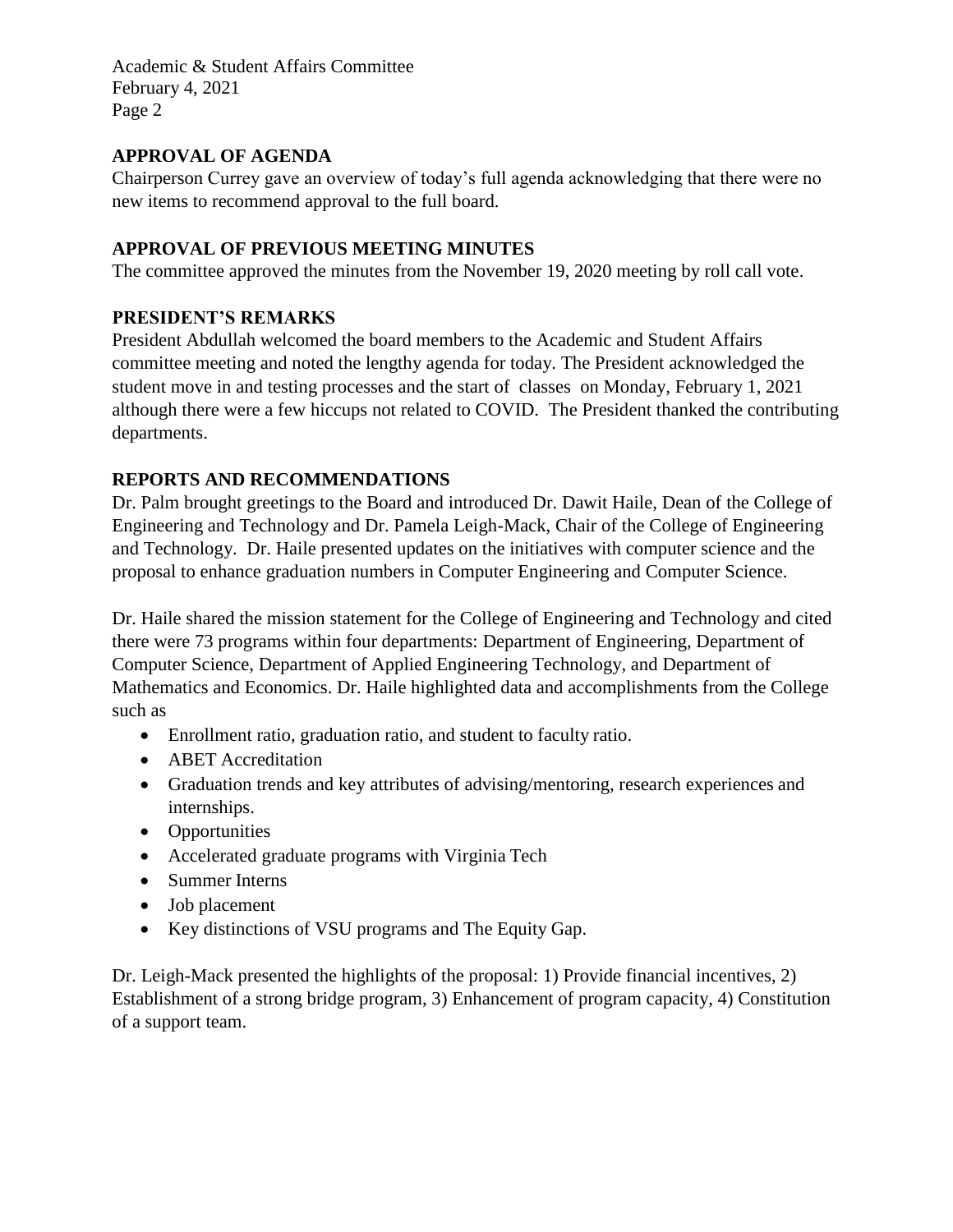Discussion followed with Visitors echoing the importance of internships and the transition into the workforce and acknowledging lots of great information and why this program was selected. Visitors asked if the presentation could be made available to board members to provide the opportunity to study further to compare VSU proposal vs other colleges.

Dr. Palm then introduced Mr. Rodney Hall to provide updates on Enrollment Management. Mr. Hall provided tentative enrollment data for spring 2021 as registration is ongoing. He advised that the overall projection would be flat while also advising that current data for Fall 2021 would be lower than previous 2 years. Mr. Hall then shared updates on Enrollment plans, Recruitment Plan, Transfer Center, and New Appointments. Mr. Hall spoke on the area of recruitment of Latino students with the VA Latino Higher Education Network (VALHEN). This association will bring about the opportunity for an admissions counselor specifically for Spanish speaking students and families.

Recruitment Plan Application Growth

- Virtual on-site admission
- Self-reported academic history
- Admission Pros

Merit Scholarships and Financial Aid New Scholarship Matrix VCAN (Virginia College Affordability Network)

Transfer Students-Founders Scholarship New articulation agreements Statesman--Trojan Alliance with Richard Bland College

Transfer Center

- Centralized area for transfer recruitment and credit evaluation
- Articulation agreements management
- Transfer program contact
- HBCU (California Community College) Partner

New Appointment and Positions

- Executive Director of Admissions
- Director of Transfer Center
- VCAN positions: Admission Operational staff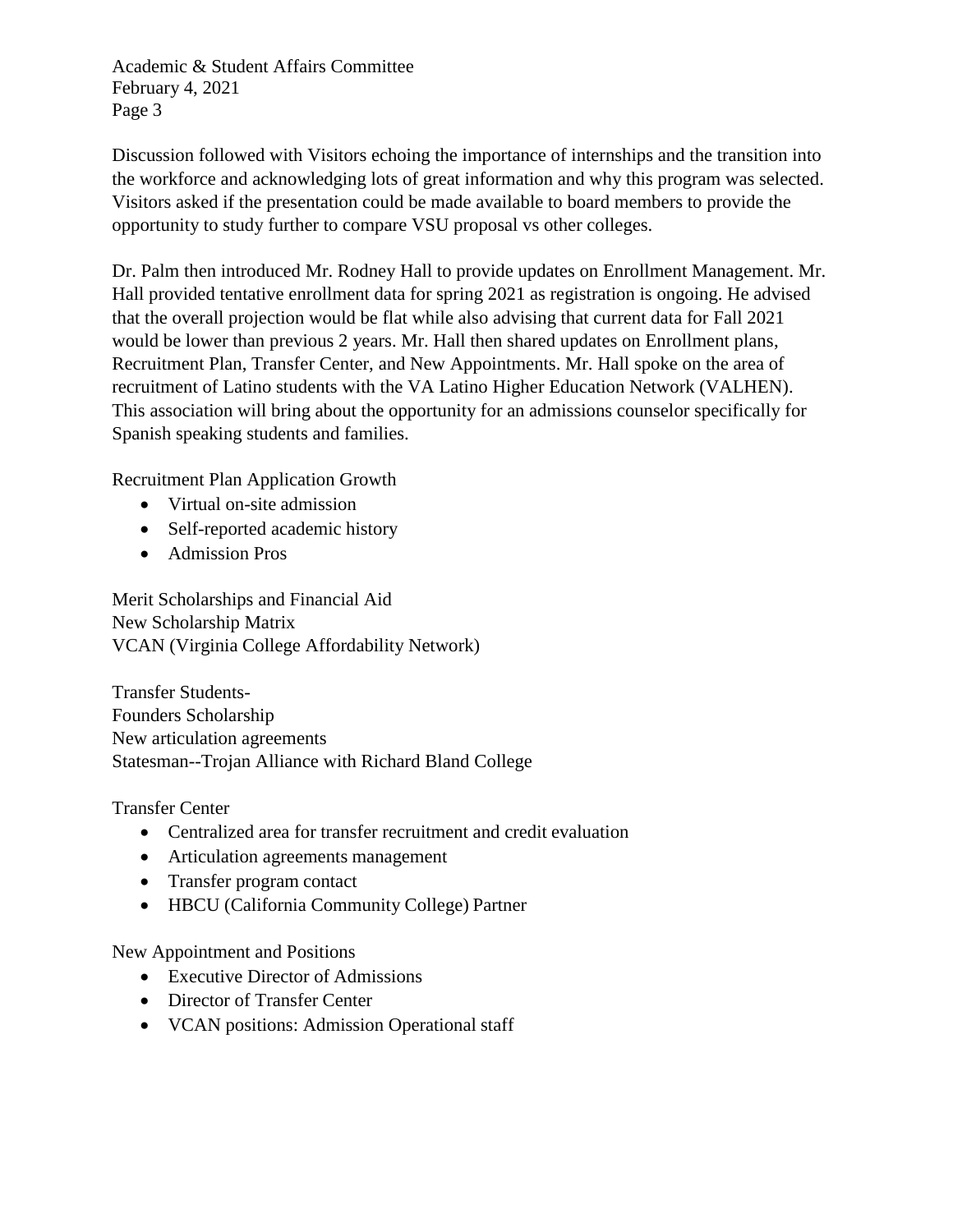Dr. Palm advised that he would update the Board of Visitors on the VSU Spring 2021 reopening, the VSU Strategic Plan Updates and would address the VSU SCHEV Education Performance Measures remediation plan. Mrs. Regina Barnett-Tyler would give an update on Student Affairs/Student Success and Engagement.

Dr. Palm advised the committee that VSU had presented the Spring 2021 reopening plan to SCHEV and it was accepted. He expressed thanks to the Reopening Task Force Committee that was comprised of various departments throughout VSU. Dr. Palm cited several staff for their efforts with this plan; Dr. Corley for heading the University COVID Response Teams, Dr. Clemmons and Mrs. Barnett-Tyler for their co-partnership in heading the COVID Care Team, and the VSU external partnership with Virginia Dept. of Health and Bon Secours.

Dr. Palm advised the Board on the successful town hall meetings with parents/students as well as faculty and staff. He also noted successes achieved: Distributed PPE with the assistance of Jane Harris and the Facilities staff; Identified and Established Testing Procedures to include Rapid/PCR; Established capacity to Isolate Students (Whiting Hall); Identified adequate space for social distancing in Student Housing, Classrooms, and Dining; and provided options for Faculty and Staff with Pre-existing Conditions including telework.

Examples of work performed by Facilities include:

- PPE Campus Distributions
- Welcome Kits
- FT custodial staff for Student Health
- Electrostatic Sprayers
- Disinfect and professional clean between classes
- Building and Infrastructure

Dr. Palm advised on the successful return of student athletes although teams are not competing at this time. Dr. Clemmons, Director of Student Health to speak further on the steps regarding:

- repopulation of the campus,
- monitoring of health conditions to detect infection
- containment to prevent the spread of the disease if detected
- Shut down in the event it becomes necessary.

Dr. Palm then addressed the board on updates regarding:

 VSU Strategic Plan-Six-year plan – Recruitment; Student Success; Education; University specific initiatives restored

Dr. Palm stated that AY 2019-2020 and AY 2020-2021 will be reviewed. Fall 2022 and those numbers are already low and will be lower still but SCHEV is aware of those projections. Next cycle 2021-2022 through 2028- 2029. Discussion followed with Dr. Palm stating that VSU is not on probation due to academic measures but due to audit of finance. VSU is not in danger of losing funding for Fall 2022 because of the probation.